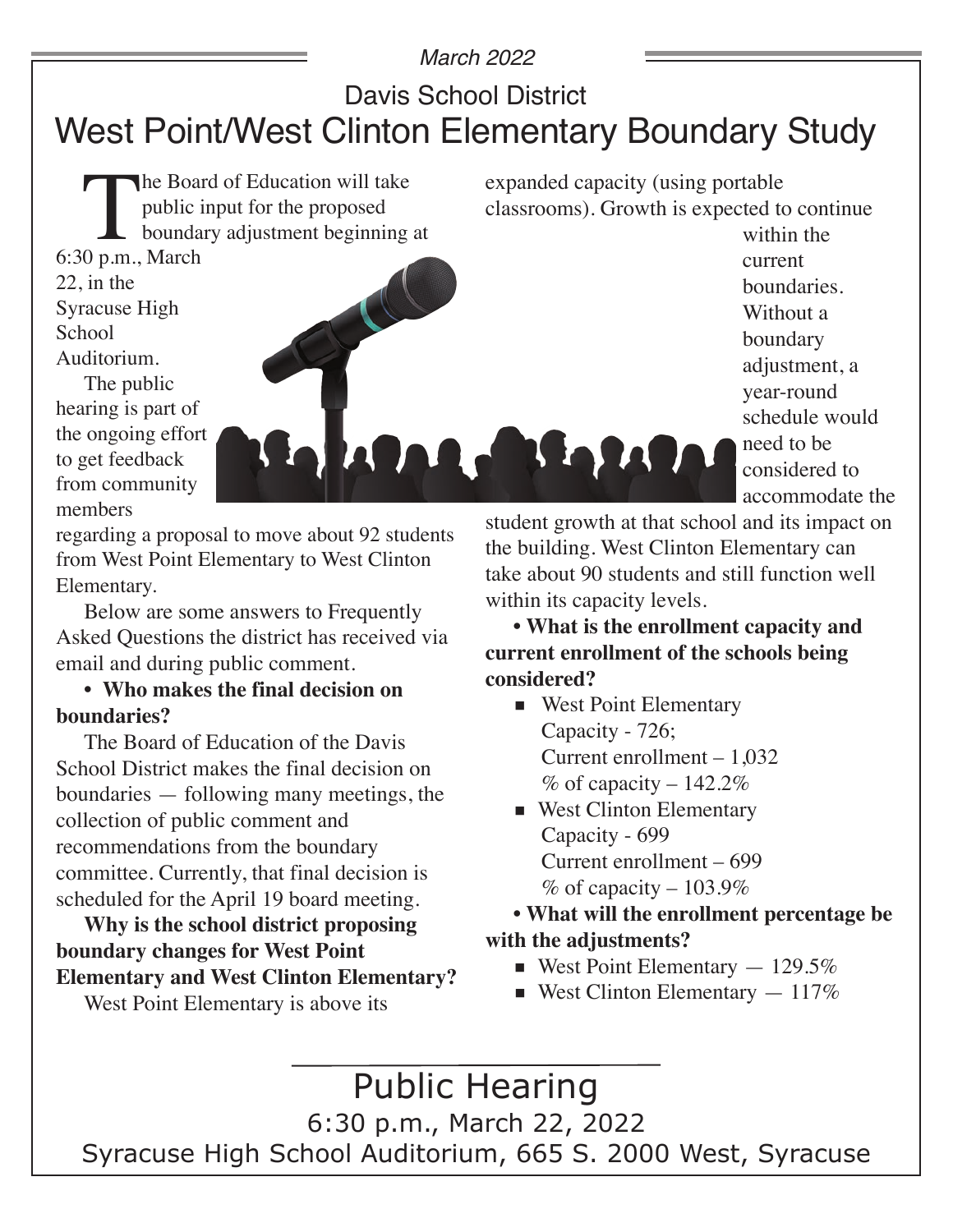#### **• How does the district determine capacity for each school?**

There are many considerations involved in the process. The first variable is the number of classrooms. The second variation is special programs that require full-size classrooms, such as special education. The staffing ratio multiplied by the number of classrooms establishes capacity. The capacity of a school can be extended with the use of portable classrooms. Currently, there are nine portables at West Point Elementary and six portables at West Clinton Elementary. The district also considers the impact of enrollment on restrooms, lunchrooms and playgrounds.

#### **• Will the district consider a year-round schedule instead of a boundary adjustment?**

At this time, the boundary adjustment is the proposed solution to the growth at West Point Elementary. Past experience has shown the vast majority of patrons do not prefer yearround schools. When families have students in elementary and secondary schools, parents have said year-round schedules complicate vacations and other scheduling needs. A yearround schedule is considered when another option is not available to alleviate overcrowding.

#### **• Why is the district not considering a larger boundary adjustment?**

The district is aware of the continuing growth in the area. The district's Planning Department works closely with all city and county planners to keep abreast of new and future developments within the school district. This communication allows the district to stay current about plans for residential housing and apartments and the impact such developments could have on its schools.

That being said, the current proposal is a measured approach to alleviate the current overcrowding at West Point Elementary. The proposal seeks to disrupt the smallest amount of students possible, while keeping them with other neighborhood students. With little expected growth in that proposed area, those students should not have to move again in a future boundary adjustment if a new school is built. West Clinton Elementary's capacity would be stable for the next few years with the proposed adjustment.

A larger boundary study would mean a change for many students. With the growth expected in northwest Davis County, it's likely more adjustments would need to be made again in the near future, especially if a new school is built in the next few years.

#### **• With the increased growth, is there a plan for another elementary school?**

The district purchases property in growing areas in anticipation of future schools. Currently, it owns a few pieces of land in that area of the county which could accommodate a school. Prior to building a school in that area, a bond proposal would need to be passed by the voters of Davis County. An elementary school in the southwest corner of West Point City is currently on the list of projects that would be considered in the next bond.

#### **• Is there a school planned for the Cranefield Estates area?**

The district does own property for a school in that area. However, despite the sign placed by the developer, this would likely not be the next location for an elementary school in the northwest portion of Davis School District.

#### **• Why is the district not considering Cranefield Estates for the boundary adjustment?**

Cranefield Estates is a growing area in this part of the district. The district does not want to move too many students to West Clinton Elementary, which then brings it far above capacity and necessitates another adjustment in the near future.